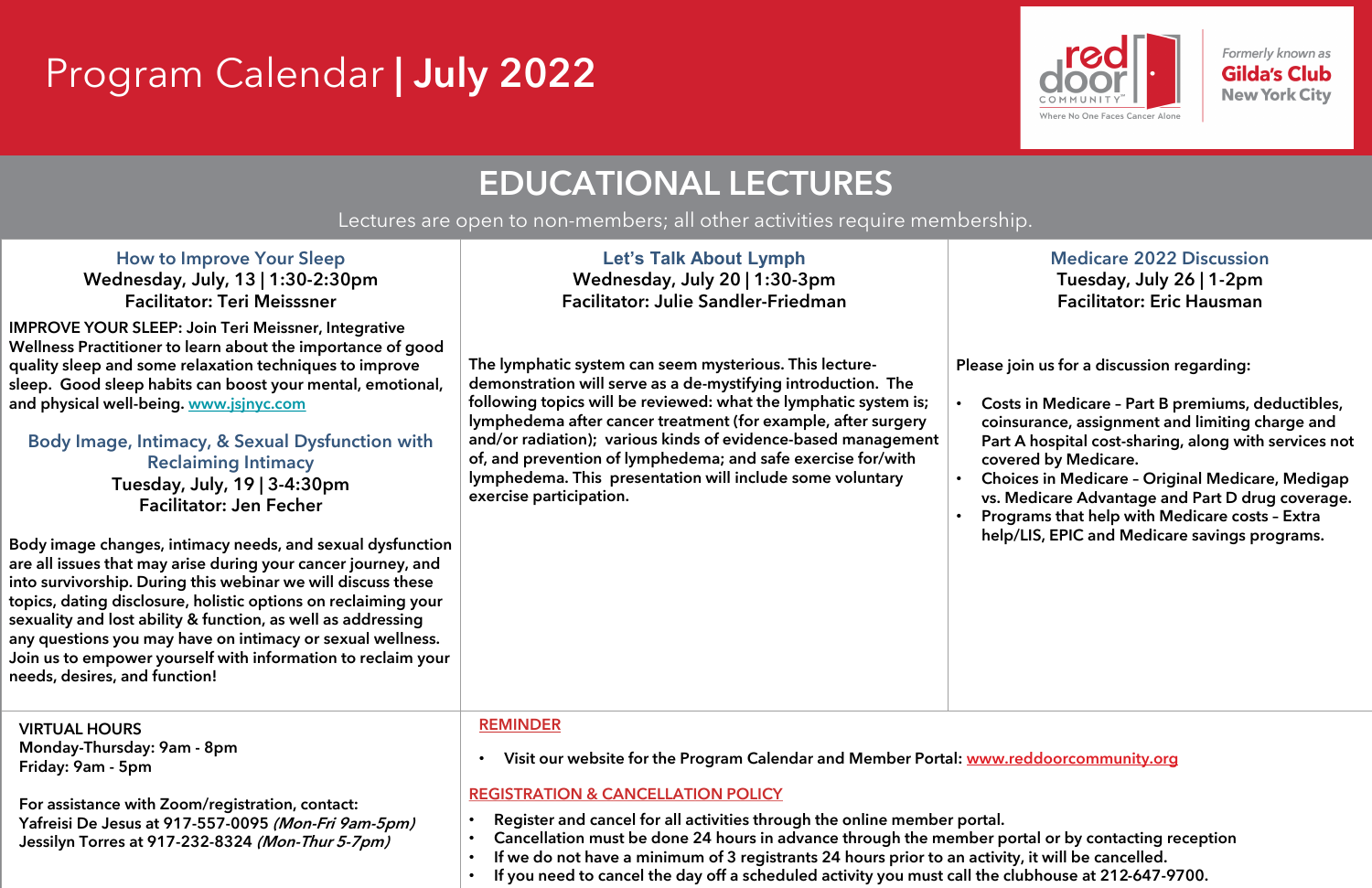| Monday                                                                                                                                                                                                                                                                                                                                                  | <b>Tuesday</b>                                                                                                                                                                                                                                                 | Wednesday                                                                                                                                                                                                                                      | <b>Thursday</b>                                                                                                                                                                                                                                                                                               | Friday                                                                       |
|---------------------------------------------------------------------------------------------------------------------------------------------------------------------------------------------------------------------------------------------------------------------------------------------------------------------------------------------------------|----------------------------------------------------------------------------------------------------------------------------------------------------------------------------------------------------------------------------------------------------------------|------------------------------------------------------------------------------------------------------------------------------------------------------------------------------------------------------------------------------------------------|---------------------------------------------------------------------------------------------------------------------------------------------------------------------------------------------------------------------------------------------------------------------------------------------------------------|------------------------------------------------------------------------------|
| <b>RESERVATION POLICY</b><br>Online registration and cancelation is<br>possible only up to 24 hours prior to your<br>activity. If we do not have the minimum<br>number of registrants 24 hours prior to an<br>activity, it will be cancelled. If you need to<br>register or cancel the day of a scheduled<br>activity, you must call us at 212-647-9700 |                                                                                                                                                                                                                                                                |                                                                                                                                                                                                                                                |                                                                                                                                                                                                                                                                                                               | <b>RED DOOR CLOSED IN</b><br><b>OBSERVANCE OF</b><br><b>INDEPENDENCE DAY</b> |
| <b>RED DOOR CLOSED IN</b><br><b>OBSERVANCE OF</b><br><b>INDEPENDENCE DAY</b>                                                                                                                                                                                                                                                                            | 5<br>11AM-12:30PM-Gentle Yoga<br>2-3:15PM-Activate Your Inner Healer<br>3-4PM -Seated Yoga                                                                                                                                                                     | 11AM-12PM-Coping with Change Through<br><b>Art Therapy</b><br>11AM-1PM-Knitting & Crochet Circle<br>6-7PM-Yoga: Refresh and Revitalize<br>6-8PM-Post-Treatment Group                                                                           | 7<br>10-11:30AM-Breathe & Release: An<br><b>Introduction to Conscious Connected</b><br><b>Breathework</b><br>3:30-5PM-Embracing Your Creative Path: A<br><b>Circle of Friends</b><br>4-4:45PM-Laughter Yoga<br>6-8PM - Caregivers Monthly Group<br>6-8PM -Living with Advanced or Metastatic<br><b>Cancer</b> | 8<br>12-1PM - Vinyasa Yoga                                                   |
| 11<br>2:30-3:45PM- Meditation as the Still<br>Point<br>6:30-7:30PM-Vinyasa Yoga<br>6-8PM-Living with Prostate Cancer<br><b>Monthly</b>                                                                                                                                                                                                                  | 12<br>11AM-12:30PM-Gentle Yoga<br>2-3:15PM-Activate Your Inner Healer<br>2-3:30PM-Living with Cancer Wellness<br><b>Monthly Group</b><br>3-4PM-Pilates Mat<br>5:30-6:30PM- Flow & Restore<br>6-7PM- Mind-Body Meditation                                       | 13<br>11AM-1PM-Knitting & Crochet Circle<br>1-2:30PM-Living with Loss Monthly Group<br>1-2:30PM-Lecture: How to Improve Your<br><b>Sleep</b><br>6-7PM-Yoga: Refresh and Revitalize<br>6-7:30PM-Living w/ GYN Cancer Group                      | 14<br>12:30-1:30- Improv Comedy<br>3:30-5PM-Embracing Your Creative Path: A<br><b>Circle of Friends</b><br>4-4:45PM-Laughter Yoga<br><b>4-5PM- Movement Meditation</b><br>6-7:30PM-Young Adult Bereavement Group<br>6-8PM-Comedy Writing<br>6-8PM Meditative Pattern with Zentangle®                          | 15<br>12-1PM-Chair Yoga?                                                     |
| 18<br>2:30-3:45PM- Meditation as the Still<br>Point<br>6-7:30PM-Young Adult Caregiver Group                                                                                                                                                                                                                                                             | 19<br>11AM-12:30PM-Gentle Yoga<br>2-3:15PM-Activate Your Inner Healer<br>3-4PM -Seated Yoga<br>3-4:30-Lecture: Body Image, Intimacy &<br><b>Sexual Dysfunction with Reclaiming</b><br>Intimacy<br>6:30-7:30PM-Healing Sound Meditation<br>and Sonic Attunement | 20<br>11AM-1PM-Knitting & Crochet Circle<br>1-2:30PM Post-Treatment Group<br>1:30-3PM-Lecture: Let's Talk About Lymph<br>5-6PM-Moving For Life: Gentle Aerobics<br>6-7PM-Yoga: Refresh and Revitalize<br>6-8PM -Living with Loss Monthly Group | 21<br>3:30-5PM-Embracing Your Creative Path: A<br><b>Circle of Friends</b><br>4-4:45PM-Laughter Yoga<br>6-7:30PM-Young Adult Living with Cancer                                                                                                                                                               | 22                                                                           |
| 25<br>2:30-3:45PM- Meditation as the Still<br>Point                                                                                                                                                                                                                                                                                                     | 26<br>11AM-12:30PM-Gentle Yoga<br>1-2PM-Lecture: Medicare 2022 Discussion<br>2-3:15PM--Activate Your Inner Healer<br><b>3-4PM-Pilates Mat</b>                                                                                                                  | 27<br>11AM-1PM-Knitting & Crochet Circle<br>5:30-7:30PM-1-Minute Relief from Stress<br>workshop<br>6-7PM-Yoga: Refresh and Revitalize                                                                                                          | 28<br>12:30-1PM-Seated Zumba<br>4:30-6PM-Yoga Journaling<br>4-4:45PM-Laughter Yoga<br><b>4-5PM- Movement Meditation</b><br>6-8PM-Living with Blood Cancer Monthly<br><b>Group</b><br>6:30-7:15PM- Guided Meditation and Reiki                                                                                 | 29                                                                           |

# Program Calendar | July 2022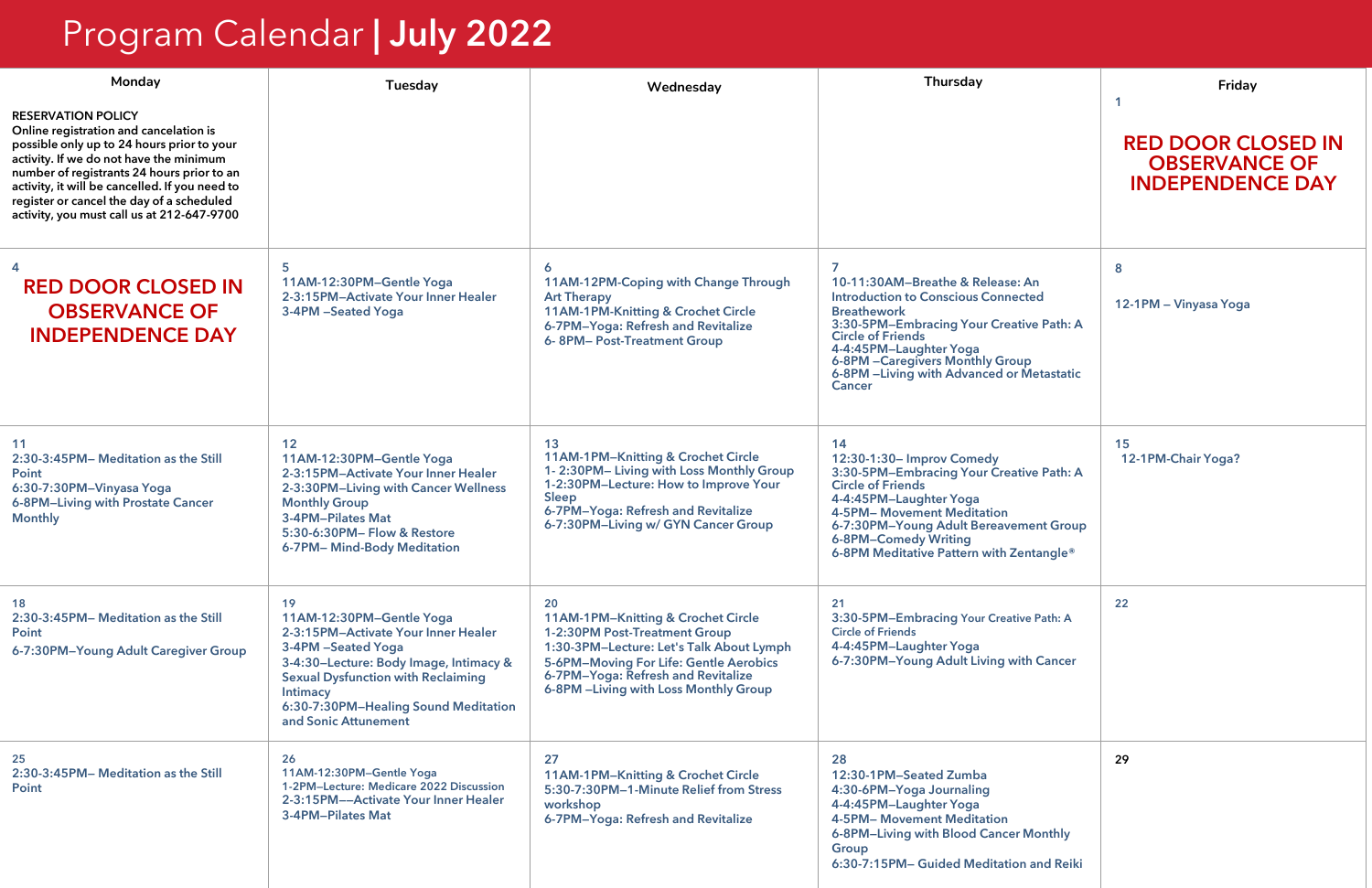#### **BODY MOVEMENT WORKSHOPS**

To participate in a workshop, membership is required. Please call **(212)-647-9700** for more information.

# **WORKSHOPS**

#### **CREATIVE EXPRESSION WORKSHOPS**

#### **Gentle Yoga**

11am-12:30pm ; Tuesday, July 12 Facilitator: Becca Pulliam 11am-12:30pm; Tuesday, July 19 Facilitator: Tracy Anderson 11am-12:30pm ; Tuesday, July 26 Facilitator: Liz Dalton

**Moving For Life: Gentle Aerobics** 5-6pm; Wednesday, July 20 Facilitator: Moving For Life

#### **Pilates Mat** 3-4pm; Tuesday, July 12, 26 Facilitator: Miranda Stevens

**Seated Yoga** 3-4pm; Tuesday, July 5, 19 Facilitator: hOM

**Vinyasa Yoga** 6:30-7:30pm; Monday, July 11 Facilitator: Rachel Darivoff

12-1pm; Friday, July 8 Facilitator: Mary Butler-Fink

#### **Yoga: Refresh & Revitalize**

6-7pm; Wednesdays in July Facilitator: Diane Cimine

#### **STRESS REDUCTION WORKSHOPS**

**Laughter Yoga** 4-4:45pm; Thursdays in July Facilitator: Francine Shore

**Meditation as the Still Point**

2:30-3:45pm; Monday July 11, 18, 25 Facilitator: Susan Bissonnette

#### **Movement Meditation**

4-5pm; Thursday, July 14, 28 Facilitator: hOM



Formerly known as **Gilda's Club New York City** 

#### **Embracing Your Creative Path:**

**A Circle of Friends** 3:30-5pm; Thursday, July 7,14, 21 Facilitator: Joe Raiola-Theatre Within

**Seated Zumba** 12:30-1pm; Thursday, July 28 Facilitator: Evie Aronson

#### **Knitting and Crochet Circle**

11am-1pm; Wednesdays in July Facilitator: Jennie Tichenor

#### **Guided Meditation and Reiki**

6:30-7:15pm; Thursday, July 28 Facilitators: Lauren Mooney & Allison Rutberg

**Flow & Restore** 5:30-6:30pm ;Thursday, July 12 Facilitator: Laura Adelson

#### **Improv Comedy**

12:30-1:30pm; Thursday, July 14 Facilitator: Linda Pallotta

**Yoga Journaling**  4:30-6pm; Thursday, July 28 Facilitator: Sharyn Hahn

**Chair Yoga** 12-1pm; Friday, July 1 Facilitator: Beth Bierko

**Activate Your Inner Healer** 2-3:15pm; Tuesdays in July Facilitator: Pamela Bloom

Whether you're dealing with a cancer diagnosis or involved in caregiving, we all face physical and emotional stresses that call out for healing and renewal. In this workshop, we combine relaxation and stress-reducing techniques with Reiki, guided visualization, and music to cultivate inner balance and activate our natural ability to self-heal. Facilitated by Reiki Master Pamela Bloom, this ongoing weekly workshop is a continuation of her former class "Calm Through Crisis," with an added emphasis on self-empowerment and group support. Described by one participant as "the most refreshment I've felt in 50 years". This safe and restful haven requires no special meditation background and is essentially effortless. Participants can either remain seated or lie down during the session to best enjoy the healing vibes. Because we like the group to start together, please do your best to come on time.

#### **Meditative Pattern with Zentangle®**

6-8pm; Thursday, July 14 Facilitator: Terry Hall

**1-Minute Relief from Stress**

5:30-7:30pm; Wednesday, July 27 Facilitator: Scott Weiner

**Breathe & Release: An Introduction to Conscious Connected Breathework** 10-11:30am; Thursday, July 7 Facilitator: Catherine Man

#### **Healing Sound Meditation and Sonic Attunement**

6:30-7:30pm; Tuesday, July 19 Facilitator: Eileen Moran

#### **Mind-Body Meditation**

6-7pm; Tuesday July 12 Facilitator: Kimberly Brown

#### **Coping with Change Through Art** 11am-12pm; Wednesday, July 6 Facilitator: School of Visual Arts

#### **Comedy Writing**

6-8pm; Thursday, July 14 Facilitator: Davis LaBarca

#### **STRESS REDUCTION WORKSHOPS**